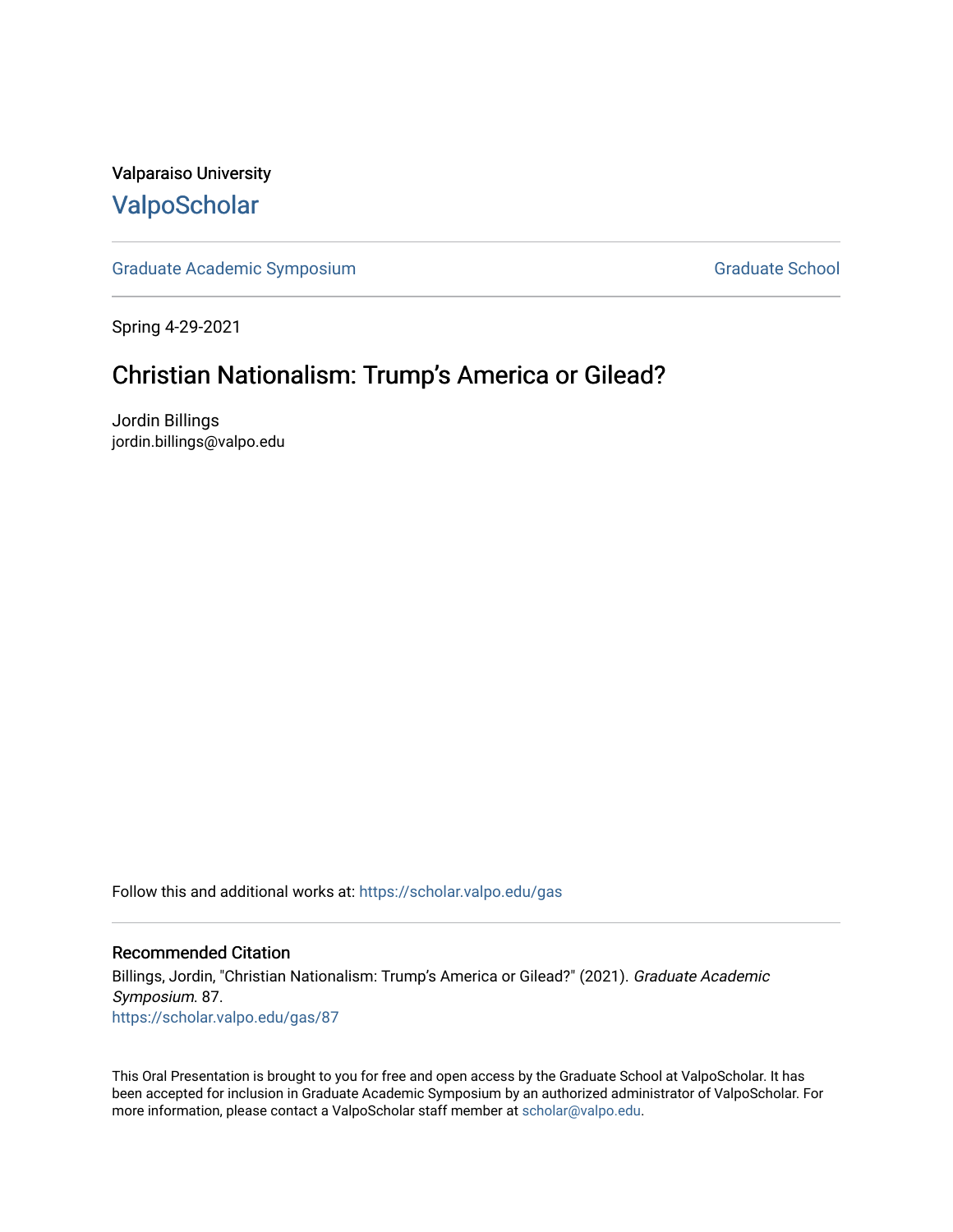Jordin Billings jordin.billings@valpo.edu Valparaiso University Abstract

### Christian Nationalism: Trump's America or Gilead?

Margaret Atwood's *The Handmaid's Tale* opens with the overthrow of the United States by Gilead, a government that weaponized fear. The people of Gilead enacted mass book burnings, murdered protestors, subverted women's rights, and placed men at the head of the country and household. By examining *The Handmaid's Tale* through the lens of a dystopian novel situated within American history, I argue that Donald Trump's political career mirrored Gilead by promising would-be Christian nationals that he would reestablish traditional patriarchal values.

In *Jesus and John Wayne: How White Evangelicals Corrupted a Faith and Fractured a Nation,* Kristin Kobes Du Mez describes the rise of Donald Trump as appearing in a moment when Evangelical Christians felt increasingly persecuted. They feared that the United States was no longer abiding by traditional patriarchal values and saw Trump as a savior figurehead who promised to correct that. Trump's directed comments to evangelicals such as, "Every day I wake up determined to deliver a better life for the people all across this nation that have been neglected, ignored, and abandoned," and "I'm with you, I will fight for you, and I will win for you," coerced this group into following him. Trump weaponized this fear in order to rally a silent minority of evangelicals, nationalise them, and turn them into loyal supporters. This led to the demonization of liberal and feminist women, the appointment of conservative Supreme Court justices despite a popular vote of disagreement, and the January 6th insurrection of the Capitol. By studying the connection between *The Handmaid's Tale* and Donald Trump's presidential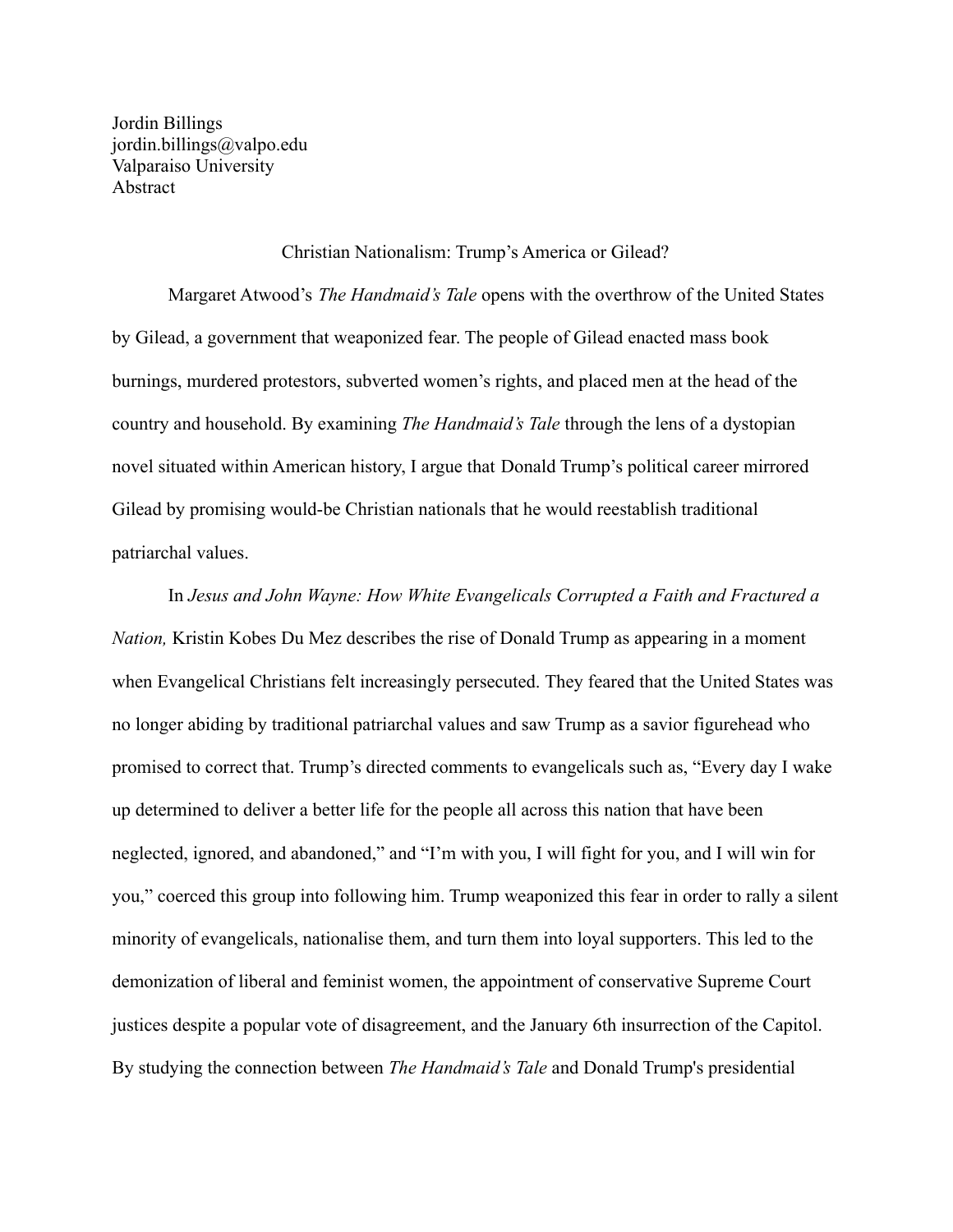career we are able to understand how political figureheads use religion to gain control over marginalized groups of people, such as Evangelical Christians.

Scholars such as Matthew Beaumont, Raffaella Baccolini, and Carter Hanson argue that dystopian novels are a result of historical pressure. In *Memory and Utopian Agency in Utopian/dystopian Literature: Memory of the Future*, scholar Carter Hanson remarks on this saying, "But, of course, utopian and dystopian fictions are always grounded in, and responsive to, the historical moments in which they are written." Dystopian fictions encourage us to see our political moment and to take the challenge that Atwood gives us: a theocracy with a controlled patriarchy isn't our worst nightmare, but it is a picture of what we could become. In studying Atwood's *The Handmaid's Tale* as a dystopian novel situated within American history, I am positioning the *The Handmaid's Tale* to be seen as a prediction of what the United States could turn into under Donald Trump's control, as well as a guide in combating weaponized Christian nationalism.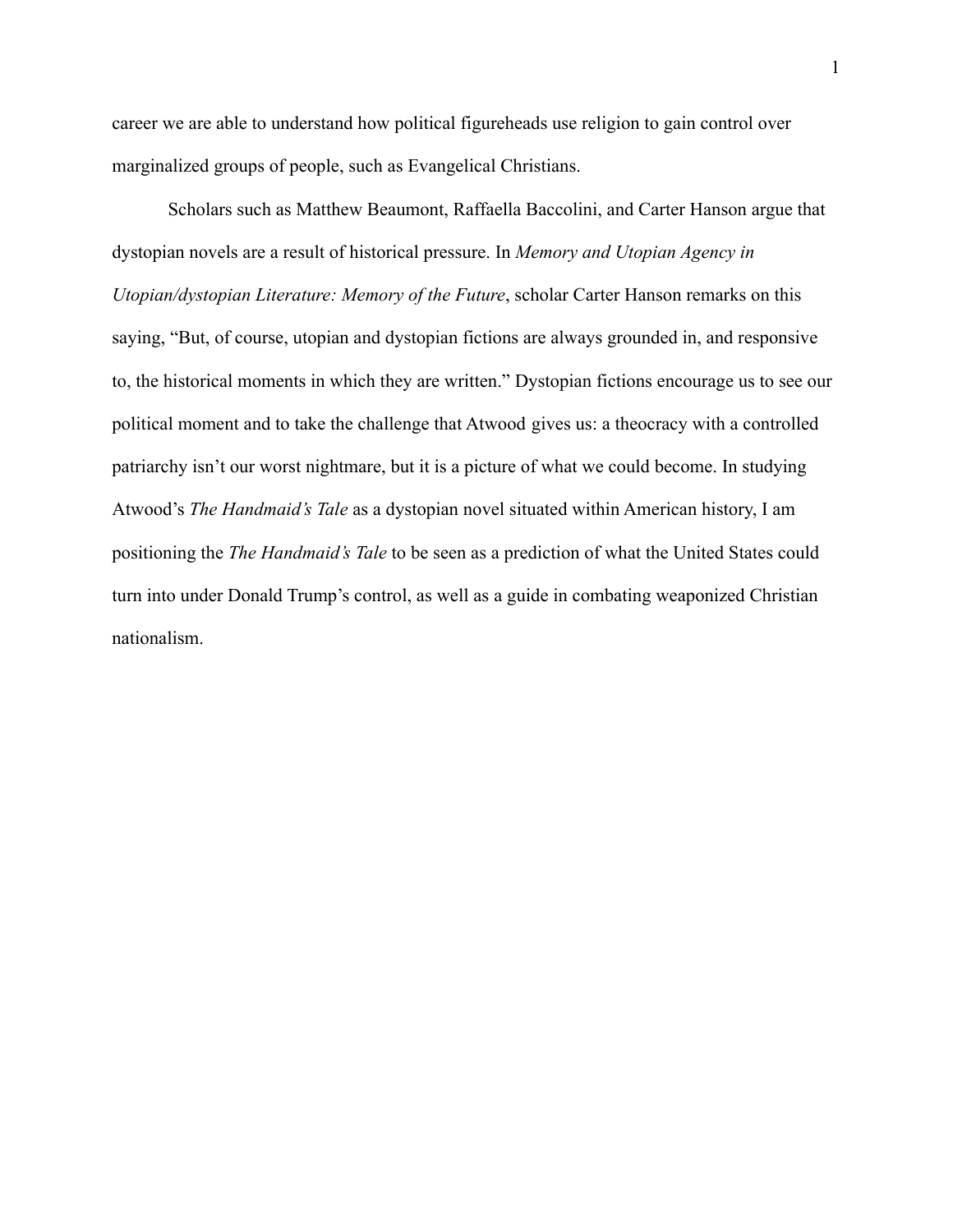### Christian Nationalism: Trump's America or Gilead?

Margaret Atwood's *The Handmaid's Tale* is a dystopian picture of the United States. Situated within Donald Trump's political career, the novel can be seen as a depiction of what the United States could become. Protests, subverting women's rights, and patriarchal control are center to both the novel and Trump's presidency. By examining *The Handmaid's Tale* through the lens of a dystopian novel situated within American history, I argue that Donald Trump's political career mirrored Gilead by promising would-be Christian nationals that he would reestablish traditional patriarchal values.

Evangelicalism was founded on traditional patriarchal values. In the 1950s it was, "a potent mix of patriarchal "gender traditionalism," militarism, and Christian nationalism coalesced to form the basis of… evangelical identity" (Kobes Du Mez 25). These values taught that men were in charge, and women were to submit to them. By doing so, men were fulfilling their ultimate role: to create and maintain control, in every sense. The ideal evangelical masculinity was, "a place where [white] men brought order to savagery, where men served as armed protectors and providers, where violence achieved a greater good" (Kobes Du Mez 33). This cultivated a rougher tougher form of masculinity that would continue to grow and strengthen as the United States did.

In the face of rising feminism, a resurgence of these values appeared in the 1970s.

"Evangelicals… clung fiercely to the belief that America was a Christian nation, that the military was a force for good, and that the strength of the nation depended on a properly ordered, patriarchal home… The evangelical political resurgence of the 1970s coalesced around a potent mix of "family values" politics, but family values were always intertwined with ideas about sex, power, race, and nation" (Du Mez 25).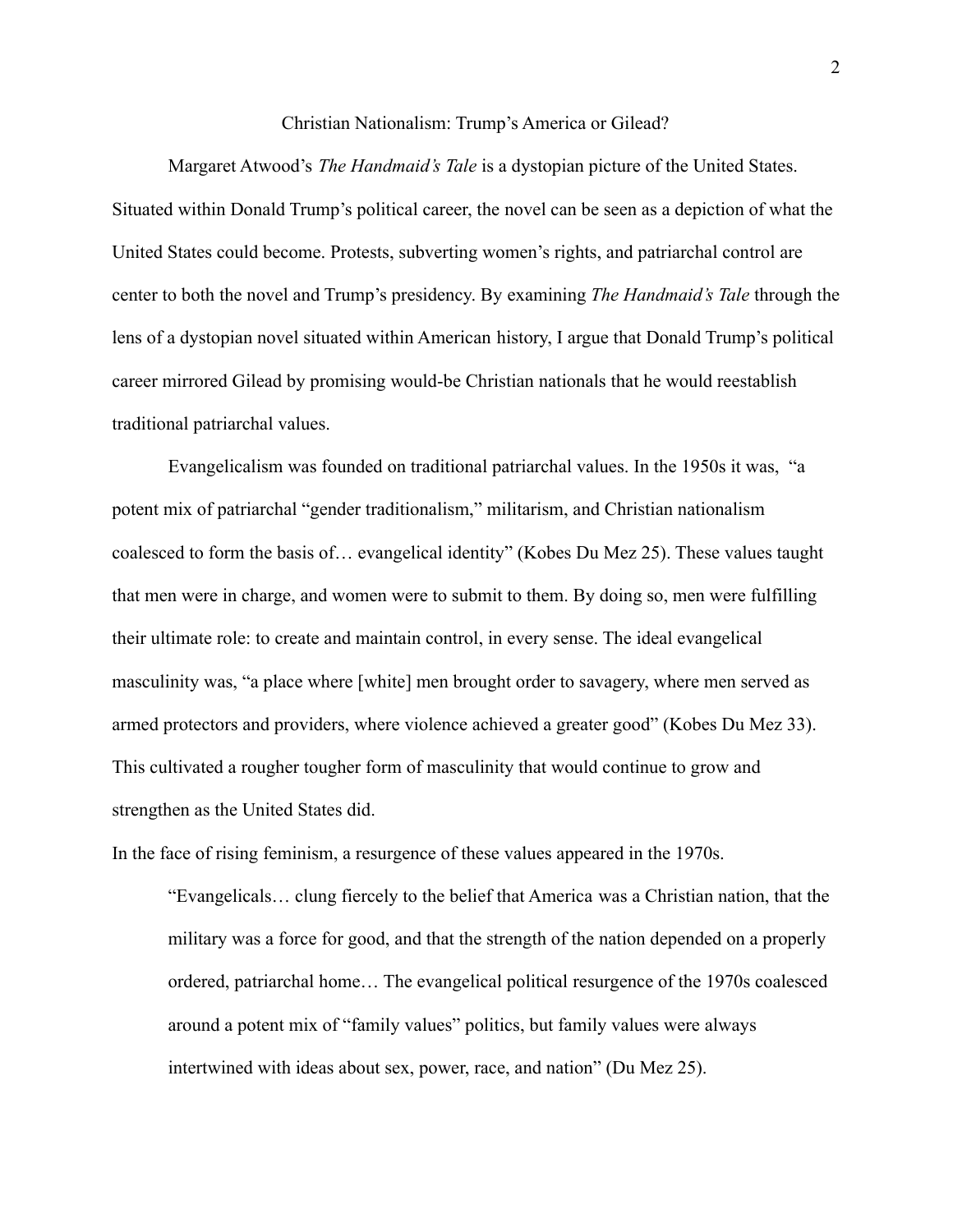It was in this identity that political figureheads found a home. One of the first to market these values was President Teddy Roosevelt. He took the fear that was beginning to grow amongst the religious and used it for political gain.

"By fashioning a violent, fantasized masculinity, and then injecting that sensibility into national politics, Roosevelt offered ordinary men the sense that they were participating in a larger cause. Roosevelt's hypermasculinity appealed to men anxious about their own status, and the nation's. For many, these anxieties would become inseparable" (Kobes Du Mez 34).

Roosevelt was one of the first political figureheads to use fear as a weapon in means of curating a patriarchal theocracy. This tactic would not be forgotten and would be adopted again in a few decades.

By the early twentieth century, evangelicalism saw another revitalization of patriarchal masculinity. This century caused evangelicals fear in the form of the first African-American president, Barack Obama. His administration would go on to make evangelicals feel as if their values were diminishing.

"Between demographic changes portending an end to "white Christian America," the apparent erosion of loyalty among young evangelicals, and steady assaults on their conception of religious liberty, white evangelicals perceived clear and present dangers to their very existence. Or at least to their social and political power" (Kobes Du Mez 411-412).

The Obama administration was a turning point for evangelicals. They began to see themselves undergoing "feminization," and losing their "religious freedoms" (Kobes Du Mez 31) They believed that they, the church and the country, were straying from traditional values. In 2015 a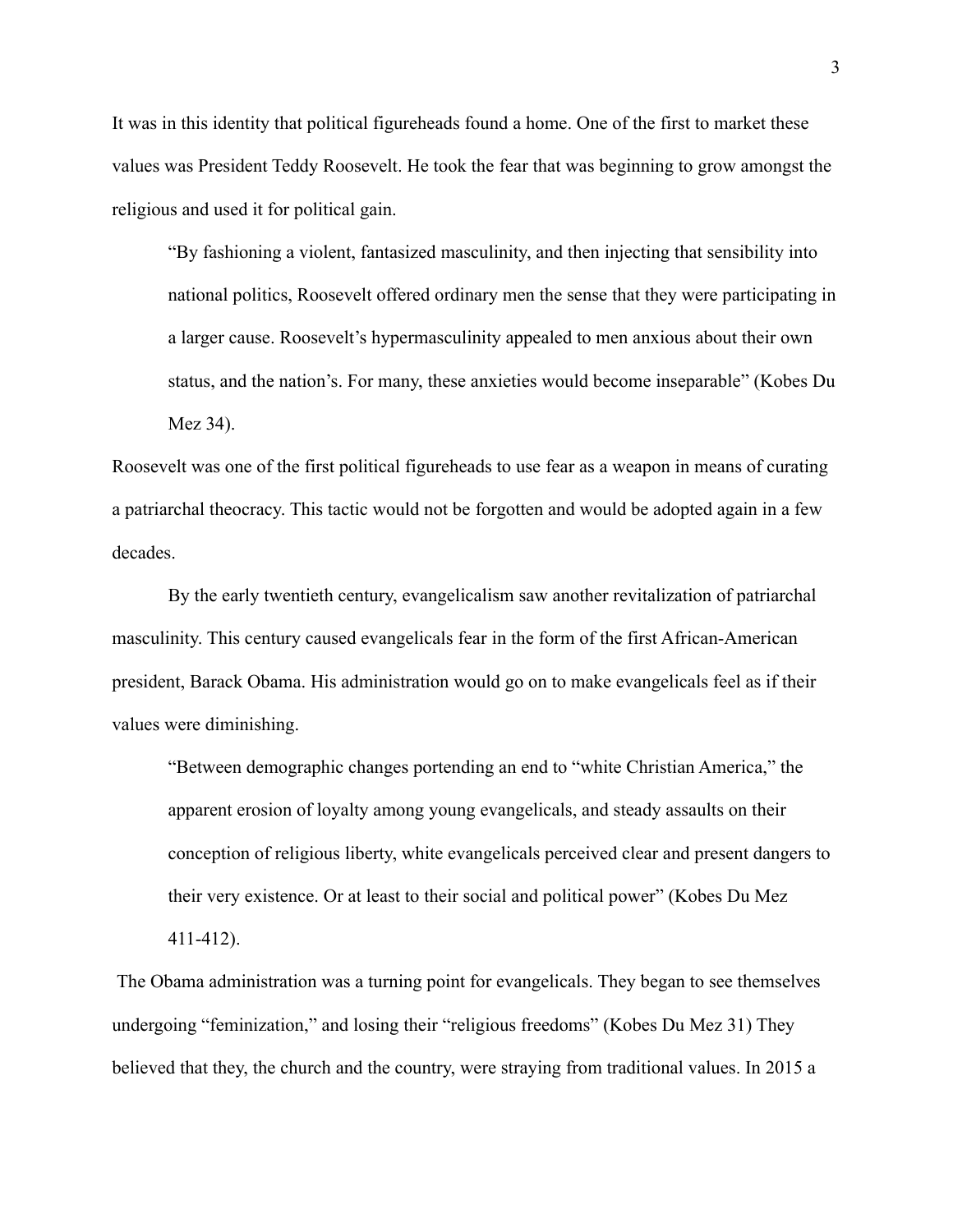political figurehead would enter the scene, creating the perfect environment to weaponize fear in order to gain control.

Kristin Kobes Du Mez is an American religious historian. In her book *Jesus and John Wayne: How White Evangelicals Corrupted a Faith and Fractured a Nation* Kobes Du Mez positions Trump as an unlikely evangelical figurehead who appears in a moment when Evangelical Christians felt increasingly persecuted (Kobes Du Mez 28). Trump, who is a self proclaimed non-denominational Christian, gained the devout following of evangelicals, despite not being one (Jenkins and Mwaura 2020). Kobes Du Mez situates Trump within the evangelical history of aggressive masculinity values, beginning with his campaign.

On June 16, 2015 Donald Trump announced that he was running for president on the Republican ticket at a campaign rally in New York City saying, "We are going to make our country great again. I will be the greatest jobs president that God ever created" (Santucci and Stracqualursi 2016). Trump began his candidacy by appealing to Christians, specifically to evangelicals who felt increasingly persecuted. Throughout his campaign, Trump would go on to subtly appeal to evangelicals. At the 2016 Republican National Convention he did this by saying things such as, "Every day I wake up determined to deliver a better life for the people all across this nation that have been neglected, ignored, and abandoned," and "I'm with you, I will fight for you, and I will win for you" (White 2016). These overt undertones were revitalizing the aggressive masculinity that the church had been promoting for decades.

"Why Trump, many wondered, including many evangelicals themselves. For decades, the Religious Right had been kindling fear in the hearts of American Christians… But in truth, evangelical leaders had been perfecting this pitch for nearly fifty years. Evangelicals were looking for a protector, an aggressive, heroic, manly man, someone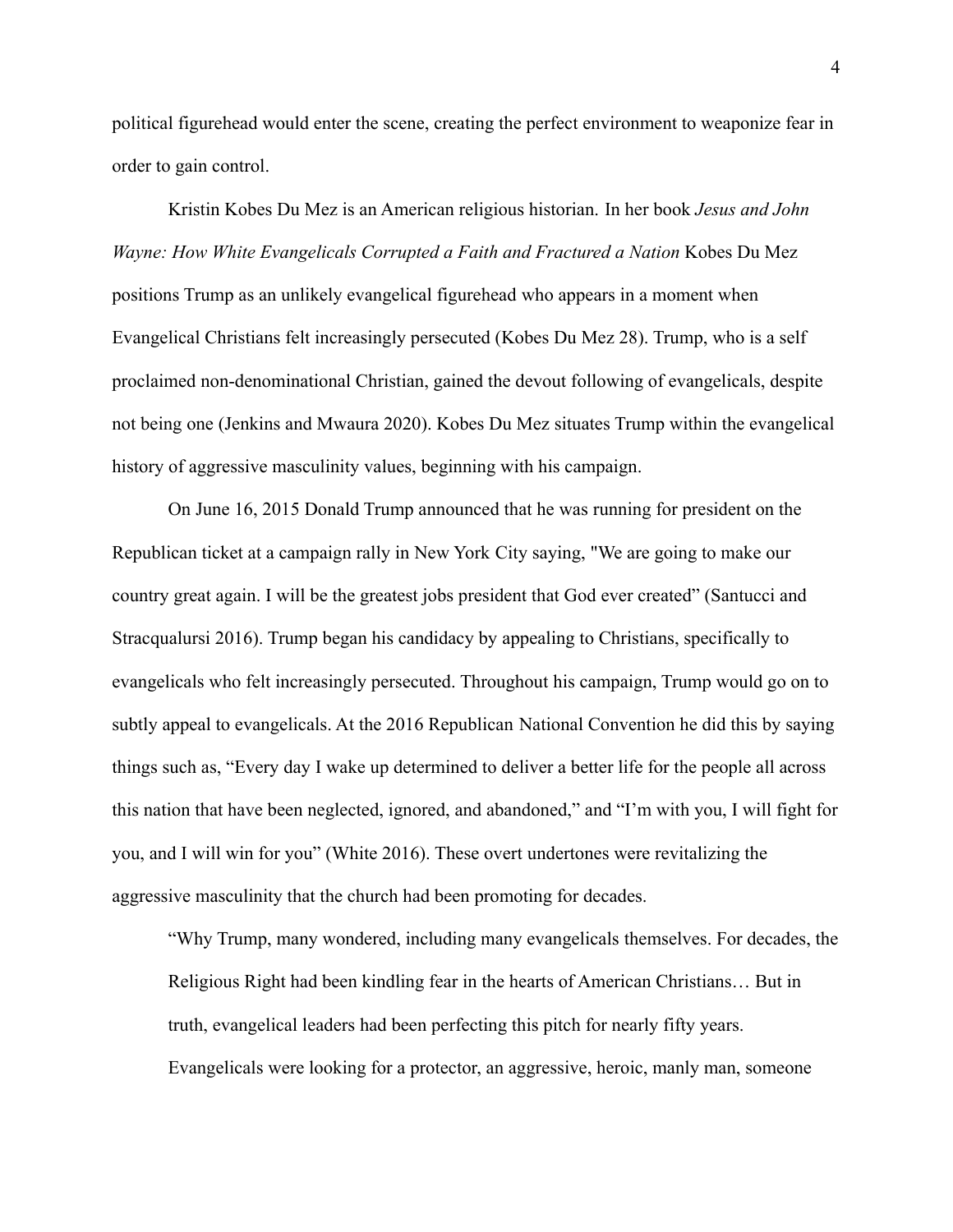who wasn't restrained by political correctness or feminine virtues, someone who would break the rules for the right cause. Try as they might—and they did try—no other candidate could measure up to Donald Trump when it came to flaunting an aggressive, militant masculinity. He became, in the words of his religious biographers, "the ultimate fighting champion for evangelicals" (Kobes Du Mez 418-419).

Trump was beginning to rally Christian nationals by appealing to the religious who felt they had lost control.

Winning the 2016 presidential election meant that Trump now had the power of the presidency, with an army of Christian nationals behind him. At his inauguration he spoke directly to them saying, "We've done great with the evangelicals… We're going to protect Christianity, and I can say that. I don't have to be politically correct" (Kobes Du Mez 4220). Trump promised them that he would restore order, that he would restore traditional patriarchal values. His first move to enact this was to subvert women's rights.

The day after Trump's inauguration over 500,000 women protested by participating in the Women's March in Washington D.C. They were joined by women all across the country rallying in "Boston, Hartford, New York, Seattle, Denver, Miami, Los Angeles, and dozens of other cities… with organizers listing more than 670 planned events nationwide and in another 70 cities around the world" (Blair 2017). These women wore the infamous "pussy hats," a response to Trump's Hollywood Access tape. On this tape he was recorded saying, "I don't even wait. And when you're a star, they let you do it, you can do anything… grab them by the pussy" (Filipovic 2017). These women held signs saying, 'Women are no joke,' 'I can't believe we still have to protest this shit,' and 'I'm a nasty woman' (Blair 2018). The last sign in reference to the 2016 final presidential debate where Donald Trump called Hillary Clinton a nasty woman (Diaz 2016).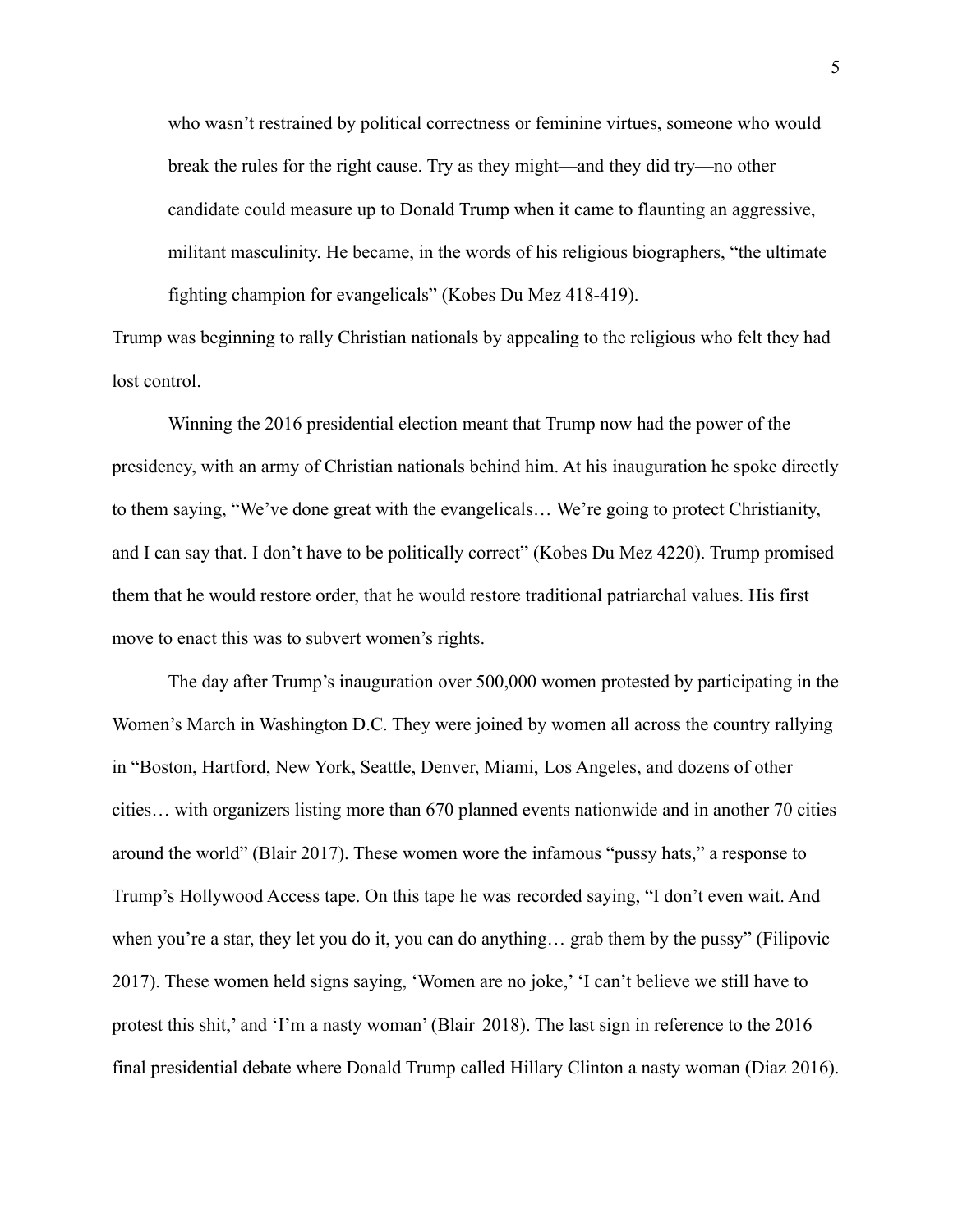The immediate protest of women across the nation was a response to the threat that Trump posed, and promised, to take away their freedom and agency; freedom and agency that they had fought decades for.

During his time in office Trump appointed 54 Conservative judges to the U.S. appeals courts and 3 Conservative judges to the U.S. Supreme Court (Tremblay, Caitlin, et al 2021). These appointees tilted balances in the 2nd, 11th, and 34th U.S. Circuit Courts of Appeal to a conservative majority (Tremblay et al 2021). This is significant because appellate judges and Supreme Court judges are appointed for life. This means that until a position opens up, which is not often, these courts are now conservative leaning until further notice. The problem is furthered when it was revealed that many of these picks have close ties to the Federalist Society (Tremblay et al 2021). The Federalist Society believes in reading the constitution as the founders intended. Women's freedom and agency was not an intention that the founders held or included. Therefore, by being connected to the Federalist Society these judges are intending to read and interrupt laws that do not consider women. As a result, they are inherently rejecting women's freedom and agency. Out of Trump's appointees, only 19% were women (Tremblay et al 2021). These male conservative dominated leaning judges were a signifier of the way their decisions would go.

Throughout his campaign, Trump made a promise to his would-be evangelical nationals that he would appoint judges who would overturn *Roe V. Wade*. When questioned during a 2016 presidential debate if he wanted that case ruling overturned Trump said, "That will happen, automatically in my opinion" (Mangan 2016). This statement further the fear amongst women and strengthened support amongst would-be nationals. This was only furthered with the nomination of his Supreme Court judges Neil Gorsuch, Brett Kavanaugh, and Amy Coney Barett. Gorsuch's appointment kept the Supreme Court at a 5-4 conservative liberal split. Brett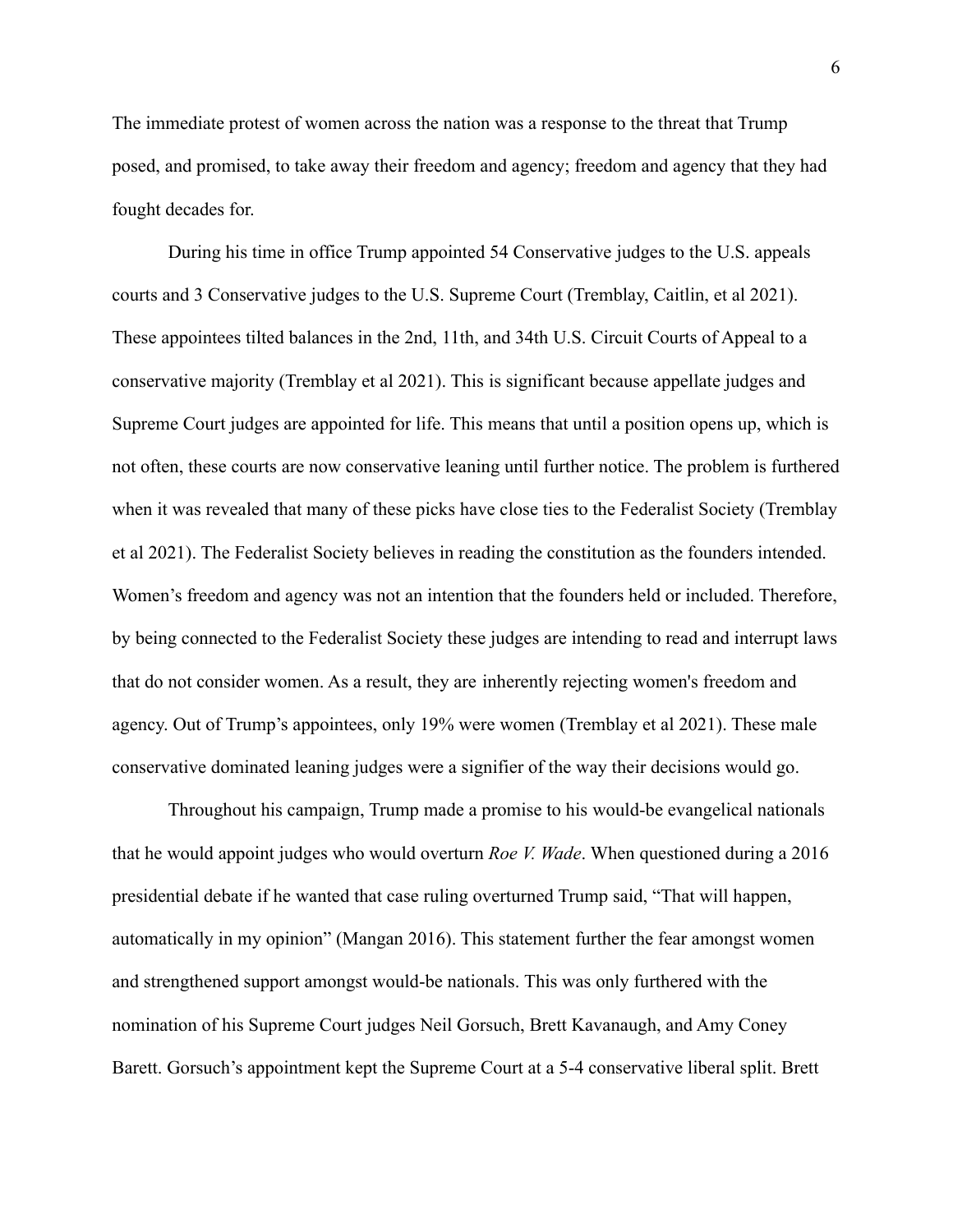Kavanaugh's nomination created a conservative tilt, and Amy Coney Barett's ended it with a 6-3 majority. Mike Davis, who worked on Gorsuch and Kavannaugh confirmations and president of the Article III project, explained the conservative tip of the Supreme Court saying, "With the appointment of Justice Barrett as his third Supreme Court pick, President Trump will transform the 5-4 John Roberts court to the 6-3 Clarence Thomas court" (Kumar 2020). Trump was securing a loyal following of evangelicals who were giving him more conservative officials. "The more raucous the campaign grew, the more emboldened Trump became. And the more evangelicals seemed to fall in behind him" (Kobes Du Mez 420). This meant that *Roe V. Wade*, and other fundamental cases for women, were officially on the table. All of the conservative judges, and now conservative majority in the Supreme Court, would be used by Trump to enact laws that would take away women's freedom and agency.

Two months after Trump was inaugurated, with the help of his conservative lawmakers and judges, he overturned an Obama-era rule that protected the Public Health Service Act's amendment titled Population Research and Voluntary Family Planning Programs, more commonly known as Title X (Kiene 2017). This blocked funding to health care providers that perform abortions with nongovernment funds. Title X is, "the only federal domestic program focused solely on providing people with critical reproductive health services related to family planning and contraception, including physical exams, prescriptions, laboratory exams, contraceptive supplies, and referrals when medically needed" (Gillette-Pierce and Taylor 2017). The act cares for over 4 million women a year, and for most, it is their only access to critical healthcare services (Gillette-Pierce and Taylor 2017). Alongside revoking Title X, two months later Trump signed into law the American Health Care Act (AHCA) (Mangan and Pramuk 2017). This gutted medicare coverage for low-income women, defunded Planned Parenthood, restricted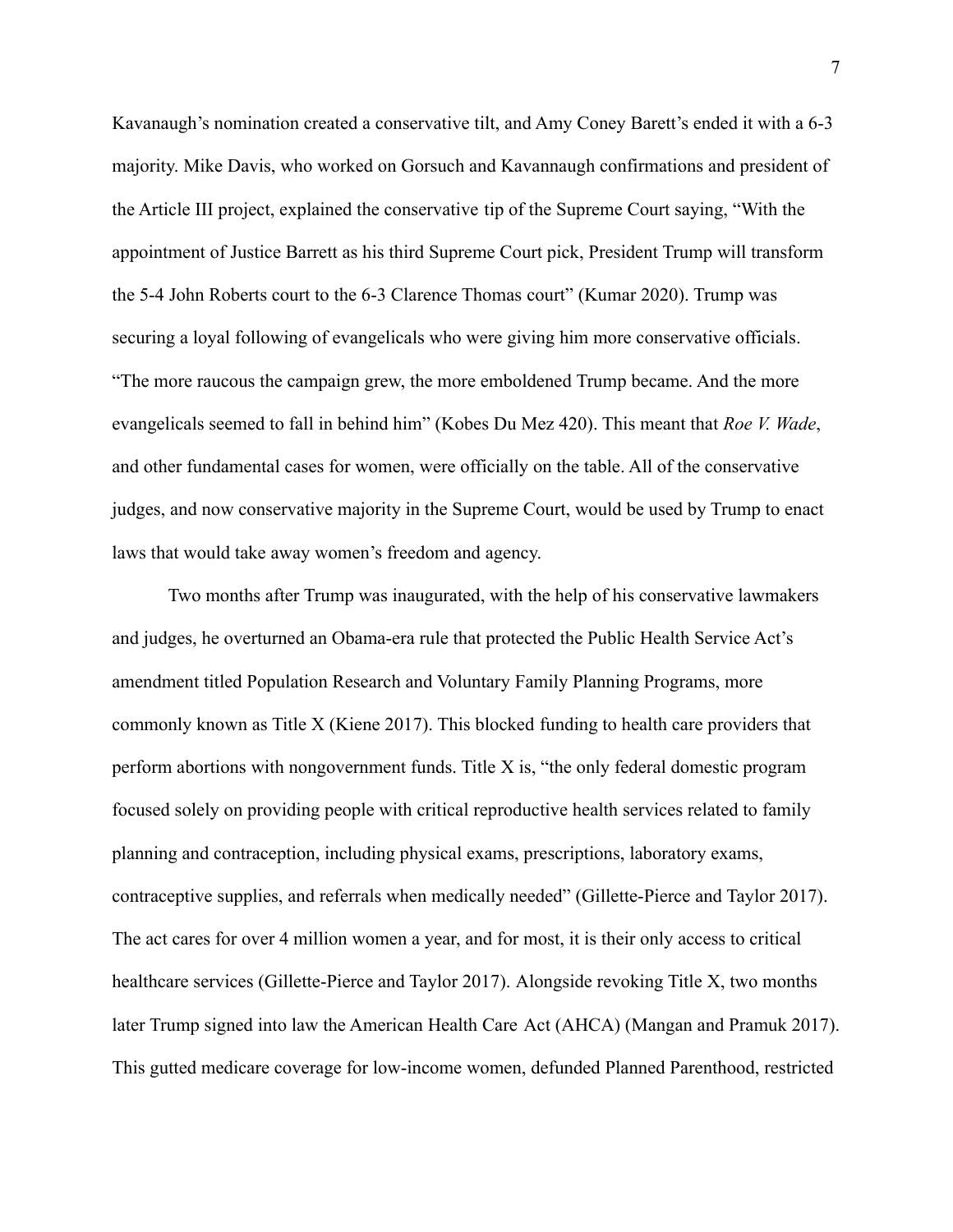private insurance coverage of abortions, and endangered women's economic security (Taylor 2017). Taking away women's healthcare was only the beginning.

The quickest way to subvert an individual's right is to remove their protections. Shortly after Trump came for women's healthcare he began revoking women protection laws. He cut 25 Violence Against Women grant programs. These programs "distribute funds to organizations committed to ending sexual assault, domestic abuse and dating violence" (Solis 2017). Without anyone knowing, Trump also quietly changed the definition of domestic violence. Trump's Justice Department changed the Obama-era definition that included critical components of domestic abuse—a pattern of deliberate behavior, the dynamics of power and control, and behaviors that encompass physical or sexual violence as well as forms of emotional, economic, or psychological abuse. However, in the Trump Justice Department, *only* harms that constitute a felony or misdemeanor crime may be called domestic violence" (Nanasi 2019). This means that any woman who has a partner that cuts off her access to family and money, monitors her every move, etc. is no longer protected. Trump effectively cut off protections that millions of women desperately need, all with a stroke of his pen and a conservative Justice Department to do it.

With women's freedom and agency being taken away, Trump was establishing a traditional patriarchy. Women being subverted paved the way for a patriarchy. "White Evangelical (male) voters made up a much greater share of Trump's voters (34%)" ("An Examination of the 2016 Electorate, Based on Validated Voters" 2020). Aggressive religious male voters make up the majority of Trump's supporters, and that traditional patriarchal image is what was seen on January 6th, 2021. Trump had been rallying his evangelical national supporters for weeks against the government. He had lost his second term to Joe Biden and was calling Biden's win fraud.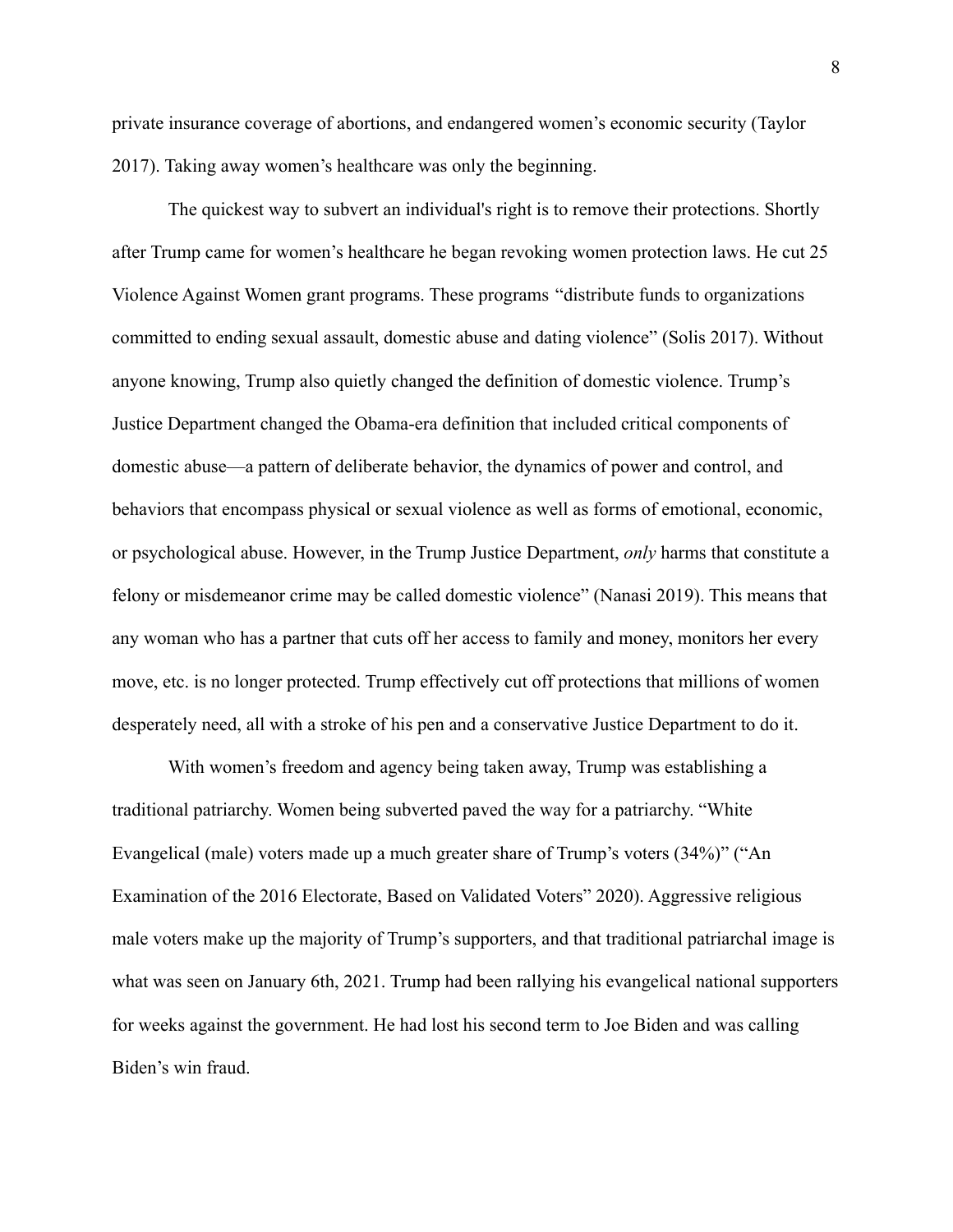The morning of January 6th Congress was meeting for the Electoral College vote in a joint session. Trump was holding a rally nearby where he commanded his hundreds of supporters. "You have to walk down, and I'll be with you. We're going to walk down to the Capitol… you'll never take back our country with weakness. You have to show strength and you have to be strong" (Leatherby et al 2021). This immediately prompted chaos. Hundreds of angry Trump supporters stormed the Capitol where they breached the barriers and landed on the steps. It was at this breach that Capitol police began to arrive in riot gear. Fights were breaking out, and Trump's supporters officially broke into the Capitol through the windows. Two minutes before they were able to reach the Senate chamber, the Senate was called into an immediate recess where they were quickly evacuated, alongside the House. One Capitol officer distracted the protesters and purposefully led them in the wrong direction while the other offices attempted to lock and secure the chambers. Three hours passed before the Senate and House were confirmed secure. Three hours of Trump supporters defacing, stealing, and rioting in the People's House. Three hours of incited Christian national violence, all at the hands of Donald Trump.

Margaret Atwood's 1985 acclaimed dystopian novel *The Handmaid's Tale* follows the artifactual transcripts of a woman who lived during the time of Gilead. Set in a futuristic New England, a Christian fundamentalist theocratic regime named Gilead has overthrown the United States of America. This overthrow was a result of a fertility crisis. The novel is narrated by Offred, formally known as June, a handmaid. These women are assigned to Gilead's founders, the Commanders, to bear their offspring in order to repopulate. Offred flows between periods of the present and reflective pass as the foundation of Gilead is revealed and the horrors of its country is experienced.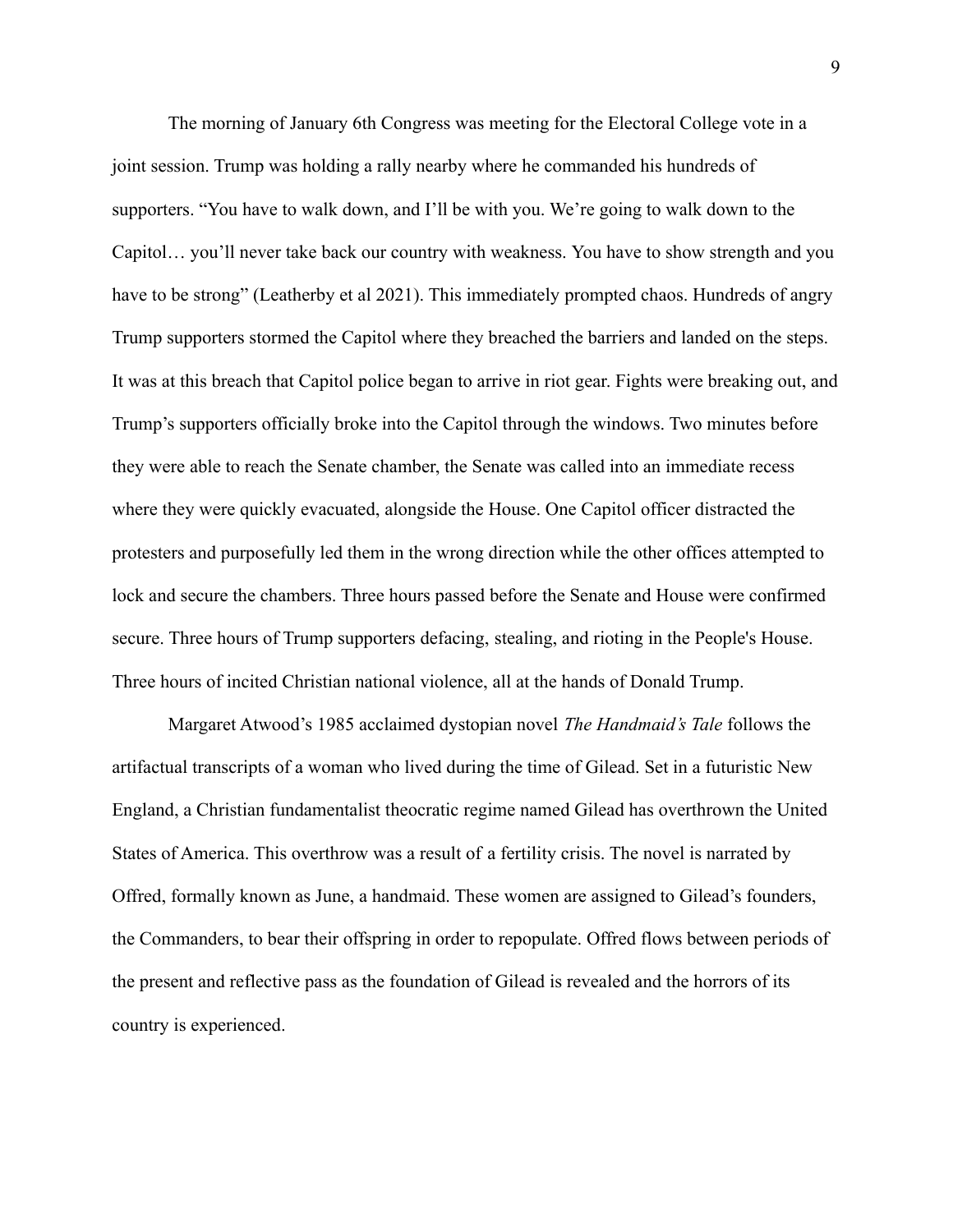Gilead used a slow process of nationalising religious groups before they overthrew the United States. This was done through mass book burnings, murdering protestors, and weaponizing fear. The first acts seen in the United States, by those that would become Gilead, was mass book burnings. As a young girl Offred [June] is on a walk with her mother when she first notices mass book burnings. "There were some women burning books… There were some men, too, among the women, and the books were magazines. They must have poured gasoline, because the flames shot high, and then they began dumping the magazines, from boxes, not too many at a time. Some of them were chanting; onlookers gathered. Their faces were happy, ecstatic almost" (Atwood 38). While this act nationalised radicals, it also caused protests. Offred [June] describes these protests saying,

"There were marches, of course, a lot of women and some men. But they were smaller than you might have thought. I guess people were scared. And when it was known that the police, or the army, or whoever they were, would open fire almost as soon as any of the marches even started, the marches stopped. A few things were blown up, post offices, subway stations. But you couldn't even be sure who was doing it. It could have been the army, to justify the computer searches and the other ones, the door-to-doors… nobody wanted to be reported, for disloyalty" (Atwood 180).

Gilead was setting up a coup d'état. They were nationalising the religious, getting them to carry out tasks for them, and stopping anyone who tried to oppose them. These acts took every facet of fear and weaponized them: the fear of the religious, that the United States had strayed too far from faith, to the fear of the citizens, that their country was being overthrown and there was nothing they could do about it. Gilead weaponized the one emotion that every person was experiencing and exploited it for power and control.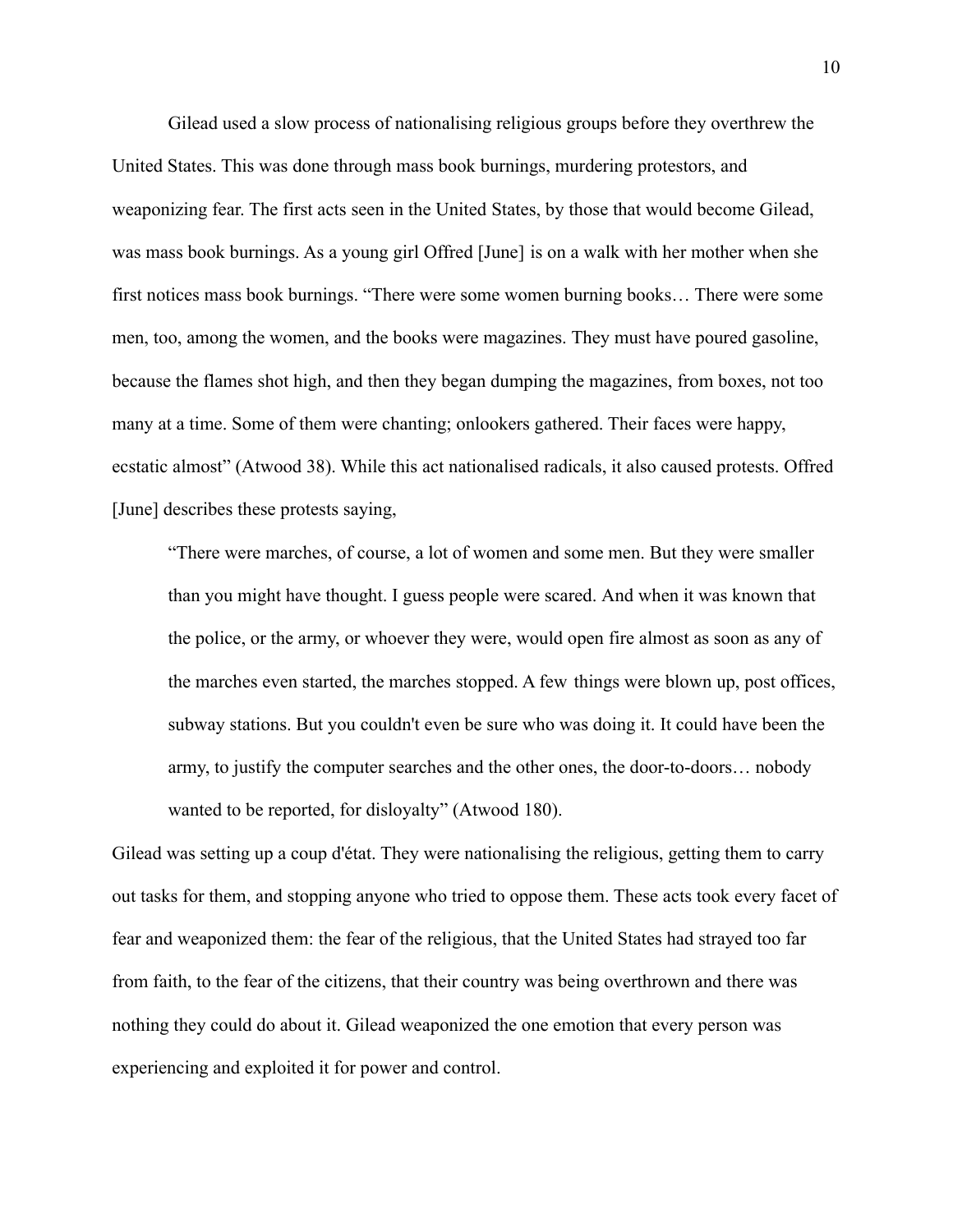The largest way Gilead assumed control was over subverting women's rights. This was modeled after the notion in the Bible that women were not to have authority over men. Gilead interpreted this biblical teaching by creating laws that prevented women from having bank accounts, jobs, and autonomy. Gilead knew that in order to successfully trap and control women that they would have to blindside them.

Gilead severed women's independence suddenly, and at once. It started with cutting off their access to money. Offred's [June's] access to her bank accounts were denied for the first time when she went to pick up cigarettes. When Offred [June] remarks that she has money in account, the clerk tells her, "See? He said again, still with that smile, as if he knew some private joke he wasn't going to tell me" (Atwood 173-174). Offred [June] informs him that she'll call her bank from the office but when she does she just gets a recording. "The lines were overloaded, the recording said… The lines stayed overloaded all morning." (Atwood 176). In order to make sure women didn't go on the run, they also stopped their ability to work.

Later that same day Offred [June] goes into work. In the middle of the day her boss bursts through the door looking insane.

"I'm sorry, he said, but it's the law. I really am sorry. For what? Somebody said. I have to let you go, he said. It's the law, I have to. I have to let you all go. He said this almost gently, as if we were wild animals… Please go, now. His voice was rising. I don't want any trouble. If there's trouble the books might be lost, things will get broken… He looked over his shoulder. They're outside, he said, in my office. If you don't go now they'll come in themselves. They gave me ten minutes. By now he sounded crazier than ever… But I could see out into the corridor, and there were two men standing here, in uniforms, with machine guns. This was too theatrical to be true, yet there they were: sudden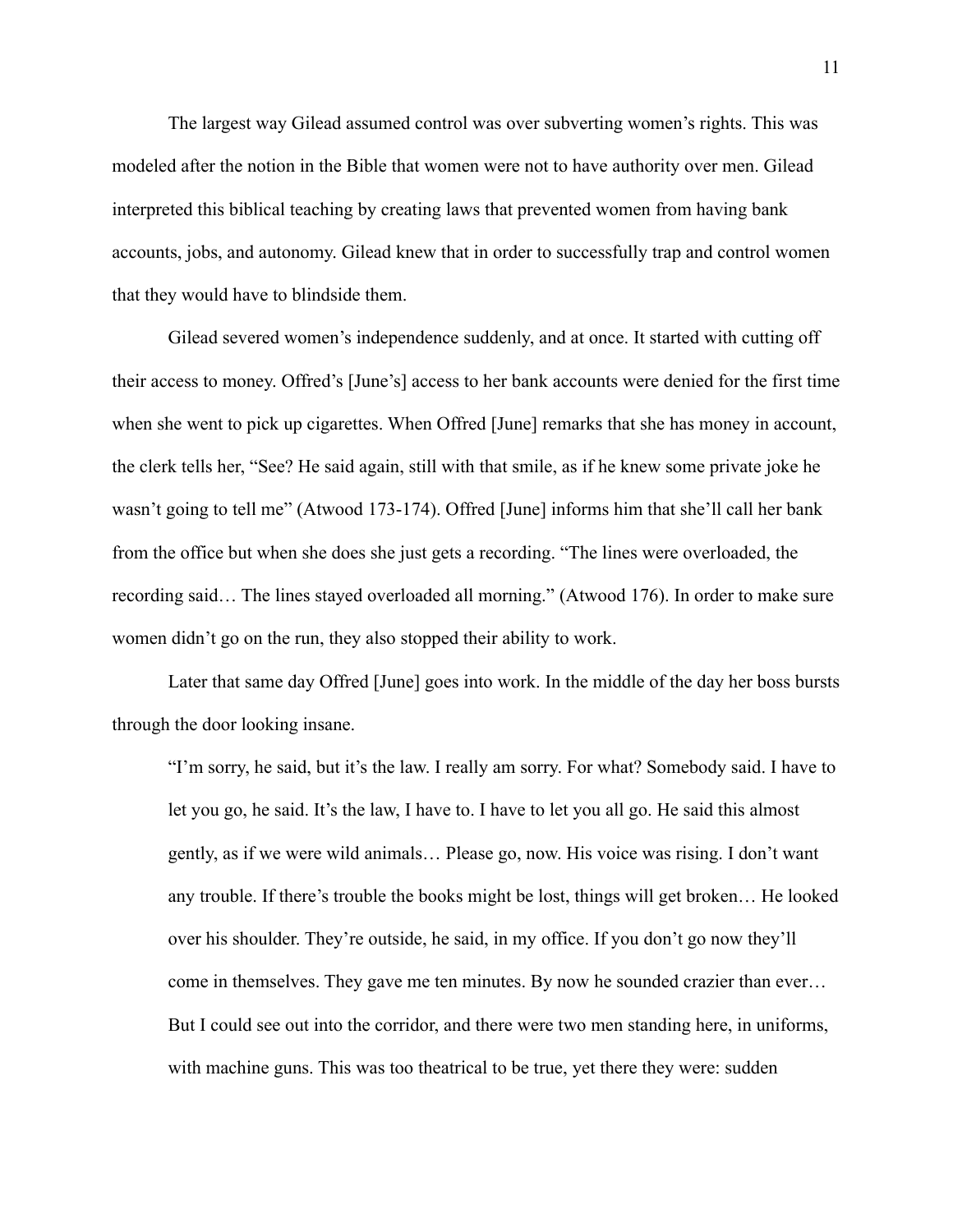apparitions, like Martians. There was a dreamlike quality to them; they were too vivid, too at odds with their surroundings… What was it about this that made us feel we deserved it?" (Atwood 176-177).

Distressed at the loss of her money and job Offred [June] calls over her friend Moira. After explaining her situation Moria informs her that she is facing the same challenges. "They've frozen them, she said. Mine too. The collective's too. Any account with an F on it instead of an M. All they needed to do is push a few buttons. We're cut off," Offred [June] informs Moira that she has thousands of dollars in her account. Moira rebuttals saying, "Women can't hold property anymore, she said. It's the new law… Luke [June's husband] can use your Compucount for you, she said. They'll transfer your number to him, or that's what they say. Husband or male next of kin" (Atwood 178-179). Later in her life as a handmaid Offred reflects on Gilead taking away her right to work saying, "It's strange, now, to think about having a job. *Job*. It's a funny word… It's a job for a man… All those women having jobs: hard to imagine, now, but thousands of them had jobs, millions. It was considered the normal thing" (Atwood 173). By cutting off their access to money and work, Gilead successfully trapped women. Little did the women know that this was only the beginning.

Once Gilead had trapped women they started placing them into functions based on their religious affiliation and abilities. Commander's wives were those loyal to Gilead. Marthas were women who served as housemaid's and cooks. Handmaid's were women who were able to reproduce. There were the factionless, the Econowives. "These women are not divided into functions. They have to do everything; if they can" (Atwood 24). Lastly, there were the unwomen, those who were seen unfit to be in society. These groups of women were identified by their clothing. Commander's wives wore blue, Marthas wore green, Handmaid's wore red,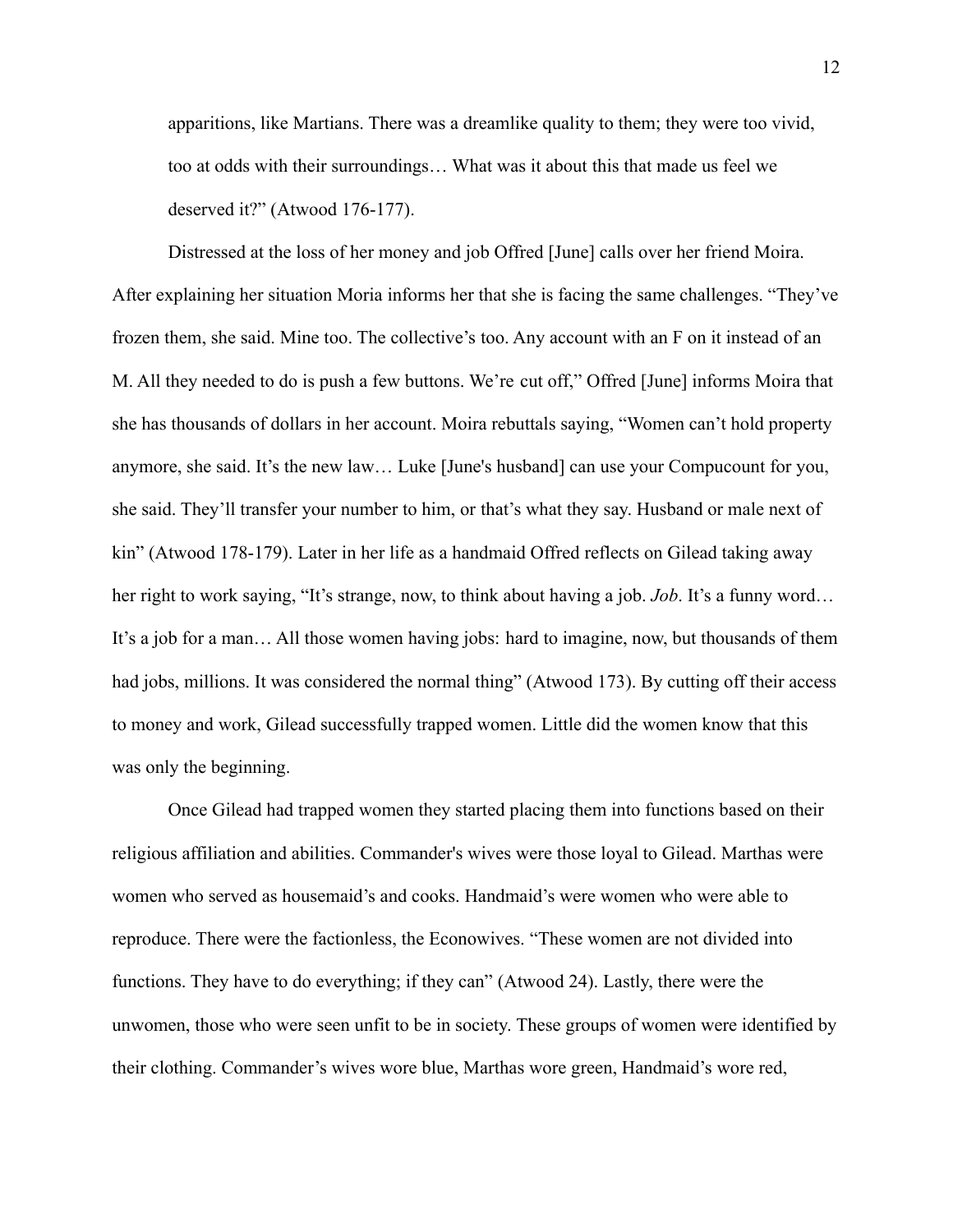Econowives had to make their own clothing, and the Unwomen's clothing didn't matter. Placing women into categories based on their religious affiliation and abilities devalues them as a person. It takes humanity out of their existence and replaces it with ownership. That is then further emphasized by marking them with color. They no longer have the ability to express themselves. Offred reflects on the control of dress when she is faced with a group of Japanese tourists. They view Offred's outfit as blatant oppression while Offred, used to Gilead's control over her, finds their dress as inappropriate. "Ofglen stops beside me and I know that she too cannot take her eyes off these women. We are fascinated, but also repelled. They seem undressed. It has taken so little time to change our minds, about things like this. Then I think: I used to dress like that. That was freedom. *Westernized*, they used to call it" (Atwood 28). Under the new governments control women cannot choose what they do or even what they wear. By removing their autonomy, women officially became commodities owned and used by Gilead.

Becoming commodities of Gilead was for one purpose: to place men at the head of the country and household. From revoking women's right to their money, work, and clothing was done to force them into submission. The easiest way to exert power over another is to take away their autonomy. This prevents them from coming together in protest. Gilead did all of this. They stripped women of their very choices and murdered those who dared to stand against them. This effectively cut off their ability to ban together in revolt, to maintain power.

The ultimate act that cemented men at the head of both household and country was the ceremony. The ceremony is the act of a Commander impregnating a handmaid. This completely removed the women's rights to their own bodies. The Commanders were effectively raping and impregnating the handmaid's against their will. In the essay "Jezebel's: Sex and Marriage in Early Christian Theology" author Kate McGrath gives the history of Christian theology around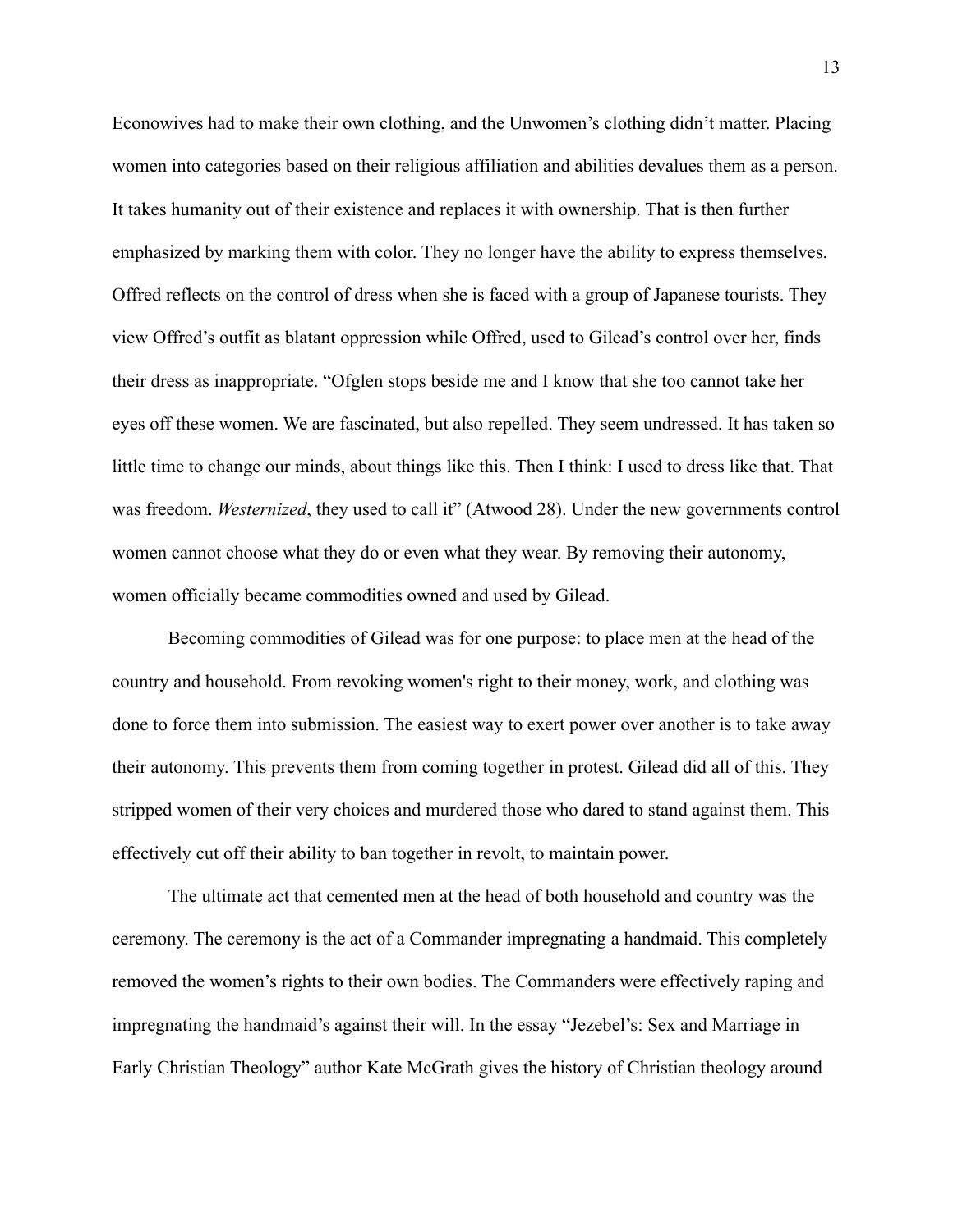submission explaining, "Early Chrisitan writers argued that not only were women more morally corruptible and weaker in virtue, but this weakness was also very dangerous as they could harm male virtue as well. In their view, it is why God punished women with subordination to male authority and control" (McGrath 34). This belief is seen in Gilead through the commanders preaching before the ceremony. He describes the importance the handmaid's ceremony act in connection to the redemption of Eve's sin by saying,

"Let the women learn in silence with subjection." Here he looks us over. "All," he repeats. "But I suffer not a woman to teach, nor to usurp authority over the man, but to be in silence. For Adam was first formed, then Eve. And Adam was not deceived, but the woman being deceived was in the transgression. Notwithstanding she shall be saved by childbearing, if they continue in faith and charity and holiness with sobriety." (Atwood 221).

The sole purpose of having sexual intercourse for pleasure was considered a sin. For the handmaid's, the ceremony's purpose was for reproduction and the redemption of Eve's sin. Therefore, the act was considered holy. Gilead's theology on this reflected early Christian theologian Augustine. He claimed that after Adam and Eve sinned sex became tainted if done for lust. However, if done for reproduction it was considered blameless (McGrath 35). "The necessity of divorcing pleasure from sex is at the heart of the Handmiad Ceremony, as the ritual works to strip gratification from the act of intercourse" (McGrath 35). This can be seen in Offred's reflection of the ceremony.

"What's going on in this room, under Serena Joy's silvery canopy, is not exciting. It has nothing to do with passion or love or romance or any of those other notions we used to titillate ourselves with. It has nothing to do with sexual desire, at least for me, and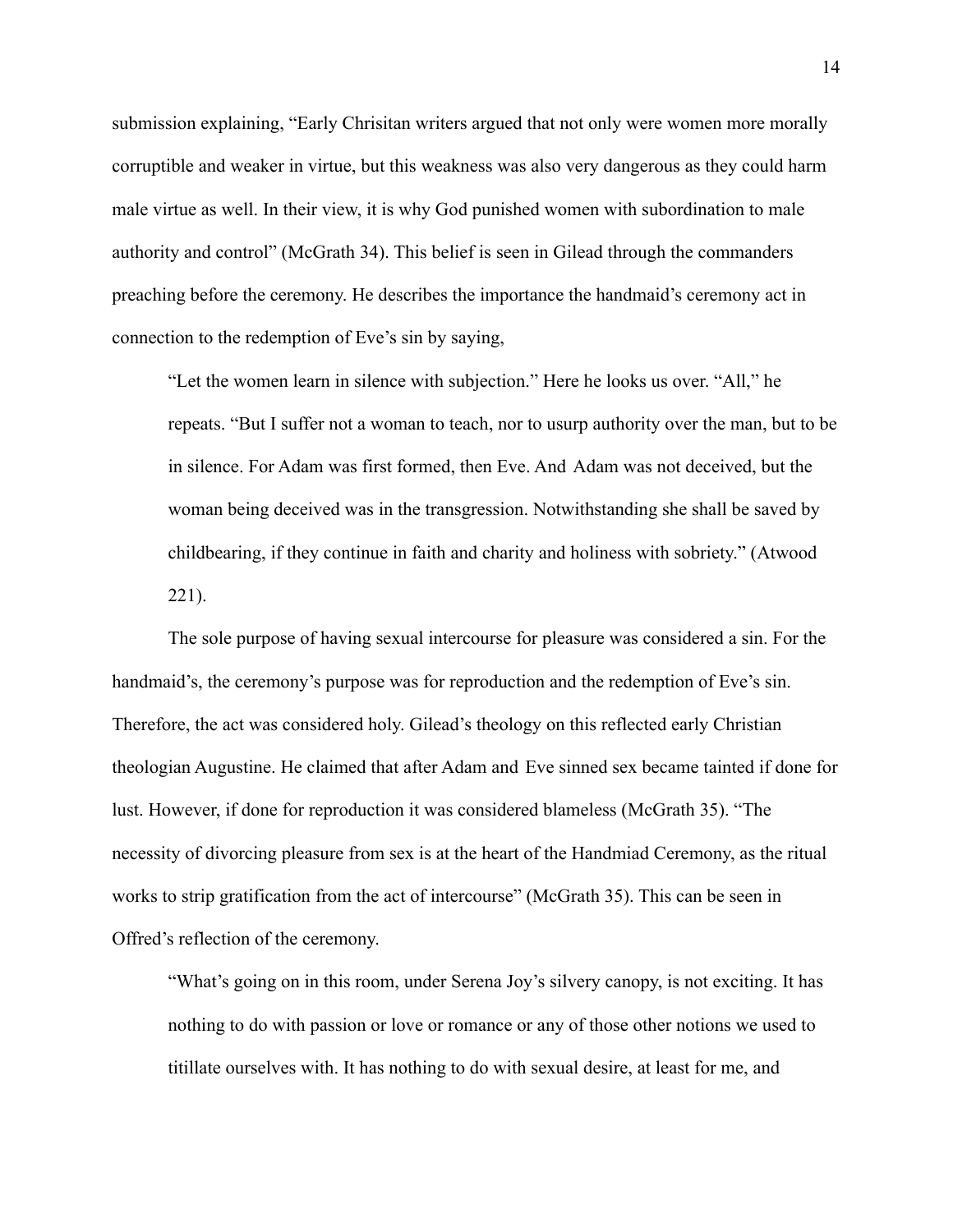certainly not for Serena. Arousal and orgasm are no longer thought necessary; they would be a symptom of frivolity merely, like jazz garters or beauty spots: superfluous distractions for the light-minded. Outdated… This is not recreation, even for the Commander. This is serious business. The Commander, too, is doing his duty… Kissing is forbidden between us. This makes it bearable" (Atwood 94-95).

Gilead took a progressive United States, one full of feminists and women's rights, and reverted. Through a series of laws Gilead effectively reversed all progress women had made towards their own freedom and autonomy. Women became commodities of men. Men now had control over women's every decision and act. This reverted women's rights and placed men at the head of the household and country.

Scholars such as Matthew Beaumont, Raffaella Baccolini, and Carter Hanson argue that dystopian novels are a result of historical pressure. In his book *Memory and Utopian Agency in Utopian/dystopian Literature: Memory of the Future* Hanson remarks on this saying, "But, of course, utopian and dystopian fictions are always grounded in, and responsive to, the historical moments in which they are written" (Hanson 3). These dystopian fictions encourage us to view political moments from a new perspective.

In *The Handmaid's Tale* Margaret Atwood challenges us to view a potential United States as a theocracy controlled by a patriarchal society. How did Offred go from a woman with free agency to a Handmaid that is raped in the name of reproduction? How did a group of evangelicals break into the Capitol, steps away from senators, representatives, and the Vice President? Atwood is encouraging us to view *The Handmaid's Tale* as a warning for what could become of the United States under a figurehead such as Donald Trump. A person who weaponizes fear in order to enact a patriarchal theocracy. Atwood's novel should be seen as a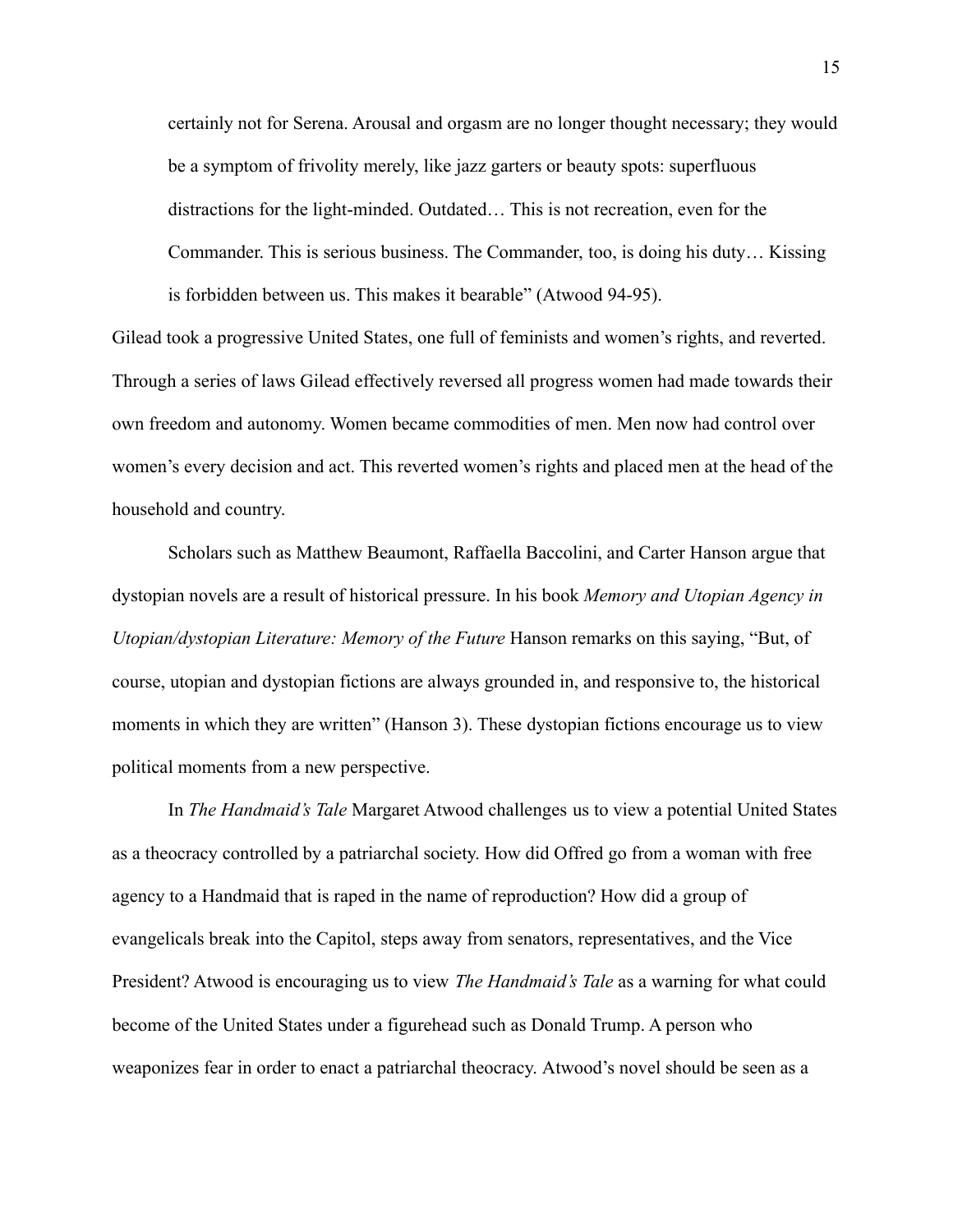grave warning of what the United States could turn into under the right circumstances. This fear is not to be ignored.

At the end of his presidency, Trump's sources leaked that he is "very serious" about running for president in 2024 (Kumar 2020). There is no shortage of support for him either. Trump's nationals have not given up hope. As of January 2021, 53% of Republicans would support Trump running in 2024 (Din 2021). Even if Trump doesn't run in the 2024 election he has already implemented monumental lasting consequences on the country, and women, by placing conservatives in life long positions. Being afraid to challenge, and rechallenge, radicals creates the potential for the United States to become what Atwood predicted in Gilead, a patriarchal theocracy. By examining Atwood's dystopian novel situated within American history, *The Handmaid's Tale* can be seen as a prediction of what the United States could turn into under Donald Trump's control. It can also be viewed as a guide to combating weaponized Christian nationalism.

In Margaret Atwood's *The Handmaid's Tale* Gilead overthrew the United States as a result of weaponized fear within the religious. There were mass book burnings, killing of protestors, subverting women's rights, and men being placed at the head of the country and household. Donald Trump's political career has echoed these events. While Trump has not enacted mass book burnings, he has had political sway. Trump took a group of people, identified by Kobes Du Mez as Evangelical Christians who were feeling persecuted, and created Christian nationals out of them. Gilead murdered their protestors, Trump had thousands marching across the country the day after his inauguration. Gilead stripped women of their freedom and agency. Trump began to follow that path by revoking women's rights through their access to healthcare, protection, and judge seats. Gilead placed men at the head of the country and household. Trump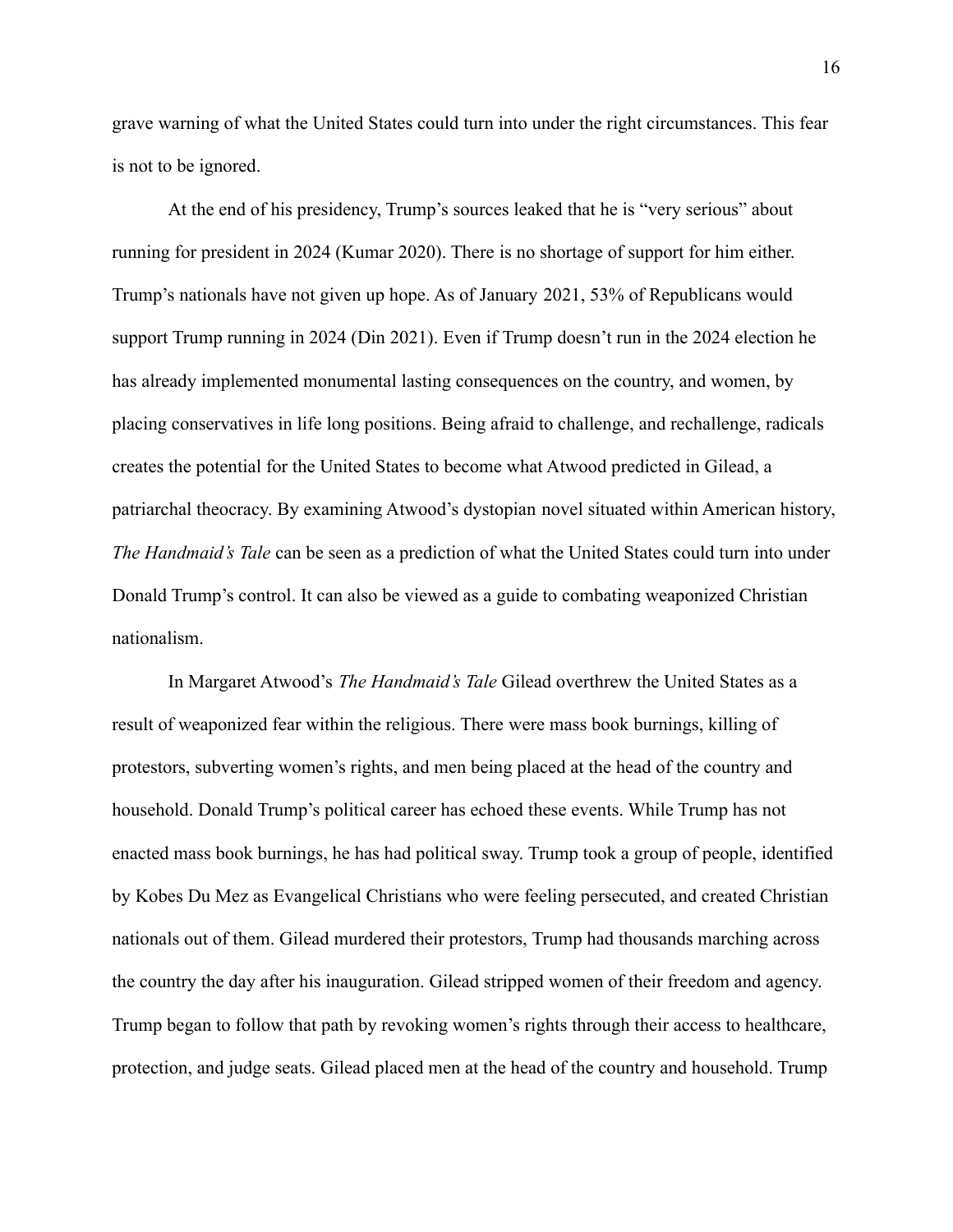followed this example, placing men in the majority of judges seats and indirectly through the subversion of women's rights. This allowed men to take the position of power across the country and reinforce this ideal in his supporter's homes. Trump's America juxtaposed Gilead bares a mirrored image. By examining *The Handmaid's Tale* through the lens of a dystopian novel situated within American history, Donald Trump's political career mirrors Gilead by promising would-be Christian nationals that he would reestablish traditional patriarchal values.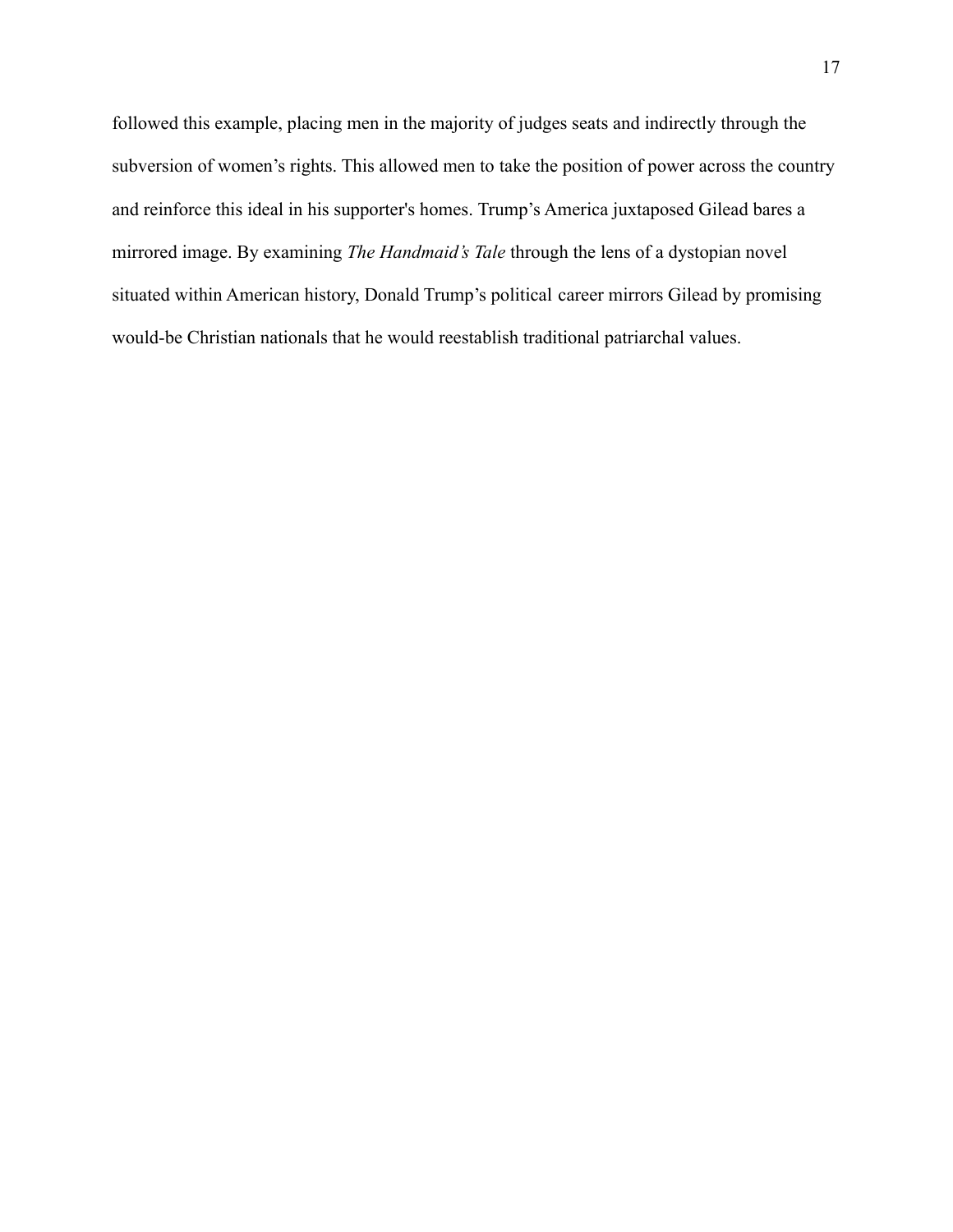#### Works Cited

"An Examination of the 2016 Electorate, Based on Validated Voters." *Pew Research Center - U.S. Politics & Policy*, Pew Research Center, 22 Sept. 2020,

www.pewresearch.org/politics/2018/08/09/an-examination-of-the-2016-electorate-basedon-validated-voters/.

Atwood, Margaret. *The Handmaid's Tale*. Houghton Mifflin Harcourt, 1985.

- Barmon, Christina et al,. *The Handmaid's Tale: Teaching Dystopia, Feminism, and Resistance Across Disciplines and Borders*. Rowman & Littlefield, 2019.
- Blair, Russell. "Thousands From Connecticut Join Massive Women's March On Washington." *Courant.com*, Hartford Courant, 12 Dec. 2018,

www.courant.com/politics/hc-womens-march-trump-washington-20170121-story.html.

Diaz, Daniella. "Trump Calls Clinton 'a Nasty Woman' - CNN Politics." *CNN*, Cable News Network, 20 Oct. 2016,

www.cnn.com/2016/10/19/politics/donald-trump-hillary-clinton-nasty-woman.

- Din, Benjamin. "Poll: Support Drops for a Trump Run in 2024." *POLITICO*, POLITICO, 13 Jan. 2021, www.politico.com/news/2021/01/13/trump-2024-poll-458256.
- Filipovic, Jill. "Donald Trump Has Always Degraded Women." *Time*, Time, 5 Dec. 2017, time.com/5047771/donald-trump-comments-billy-bush/.

Hanson, Carter F. *Memory and Utopian Agency in Utopian/dystopian Literature: Memory of the*

Gillette-Pierce, Kiersten, and Jamila Taylor. "The Threat to Title X Family Planning." *Center for American Progress*, 9 Feb. 2017, www.americanprogress.org/issues/women/reports/2017/02/09/414773/the-threat-to-title-x -family-planning/.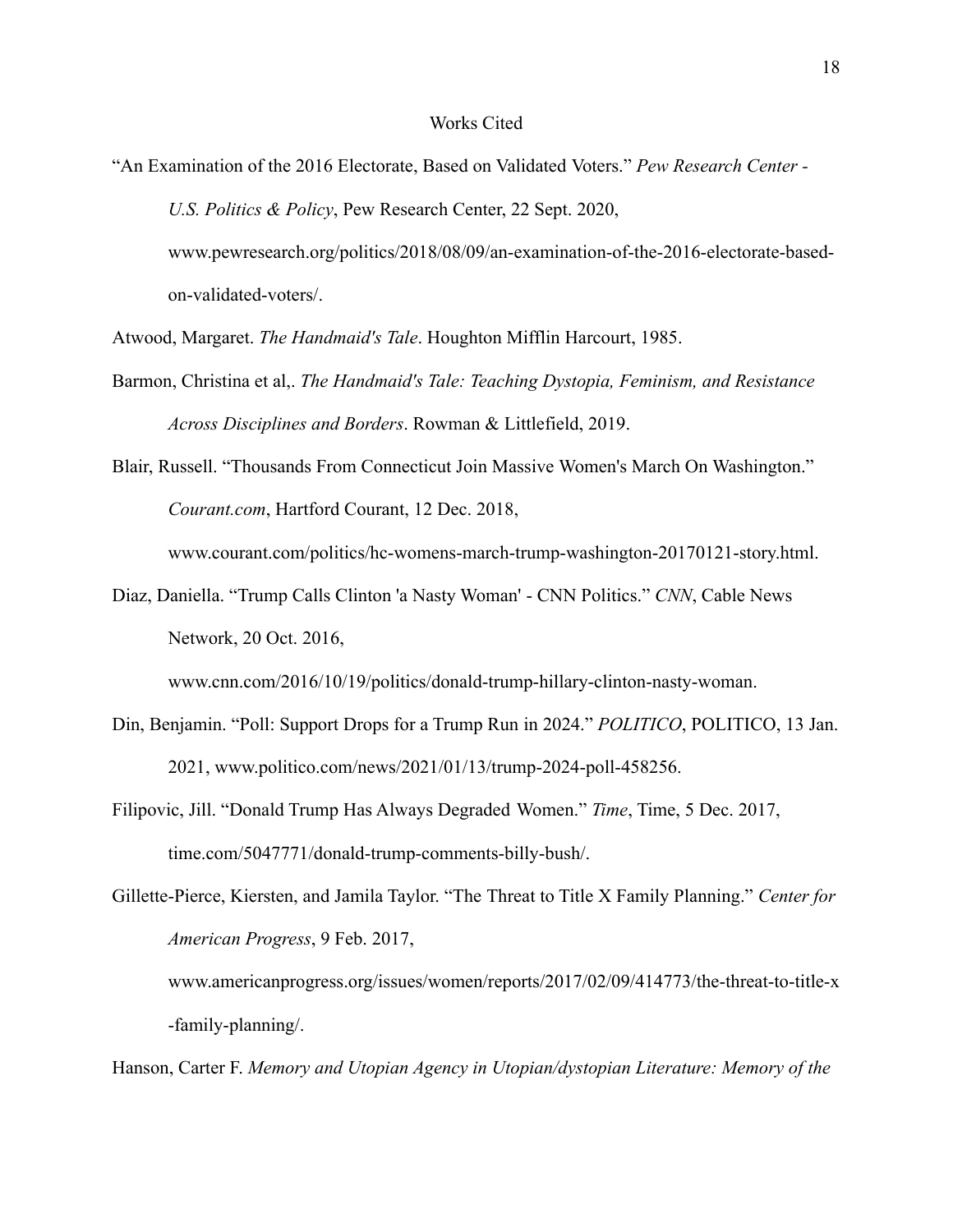*Future*. Routledge, 2020.

- Jenkins, Jack, and Maina Mwaura. "Trump, Once Presbyterian, Now Says He's a 'Nondenominational Christian'." *The Salt Lake Tribune*, 23 Oct. 2020, www.sltrib.com/religion/2020/10/23/trump-once-presbyterian/.
- Kiene, Chelsea. "By Eliminating Title X Protections, Anti-Choice Politicians Continue Attack on Women's Access to Health Care." *Center for American Progress*, 30 Mar. 2017, www.americanprogress.org/press/statement/2017/03/30/429603/statement-eliminating-titl e-x-protections-anti-choice-politicians-continue-attack-womens-access-health-care/.
- Kobes Du Mez, Kristin. *Jesus and John Wayne: How White Evangelicals Corrupted a Faith and Fractured a Nation*. Liveright Publishing, 2020.
- Kumar, Anita. "Trump's Legacy Is Now the Supreme Court." *POLITICO*, POLITICO, 27 Sept. 2020, www.politico.com/news/2020/09/26/trump-legacy-supreme-court-422058.
- Kumar, Anita. "Trump Tells Allies He Will Run in 2024, but Hints He May Back Out." *POLITICO*, POLITICO, 14 Dec. 2020,

www.politico.com/news/2020/12/14/trump-2024-possible-run-444460.

Leatherby, Lauren, et al. "How a Presidential Rally Turned Into a Capitol Rampage." *The New York Times*, The New York Times, 12 Jan. 2021,

www.nytimes.com/interactive/2021/01/12/us/capitol-mob-timeline.html.

- Mangan, Dan. "Trump: I'll Appoint Supreme Court Justices to Overturn Roe v. Wade Abortion Case." *CNBC*, CNBC, 20 Oct. 2016,
	- www.cnbc.com/2016/10/19/trump-ill-appoint-supreme-court-justices-to-overturn-roe-v-w ade-abortion-case.html.

Mangan, Dan, and Jacob Pramuk. "Republican Obamacare Replacement Bill Passes House."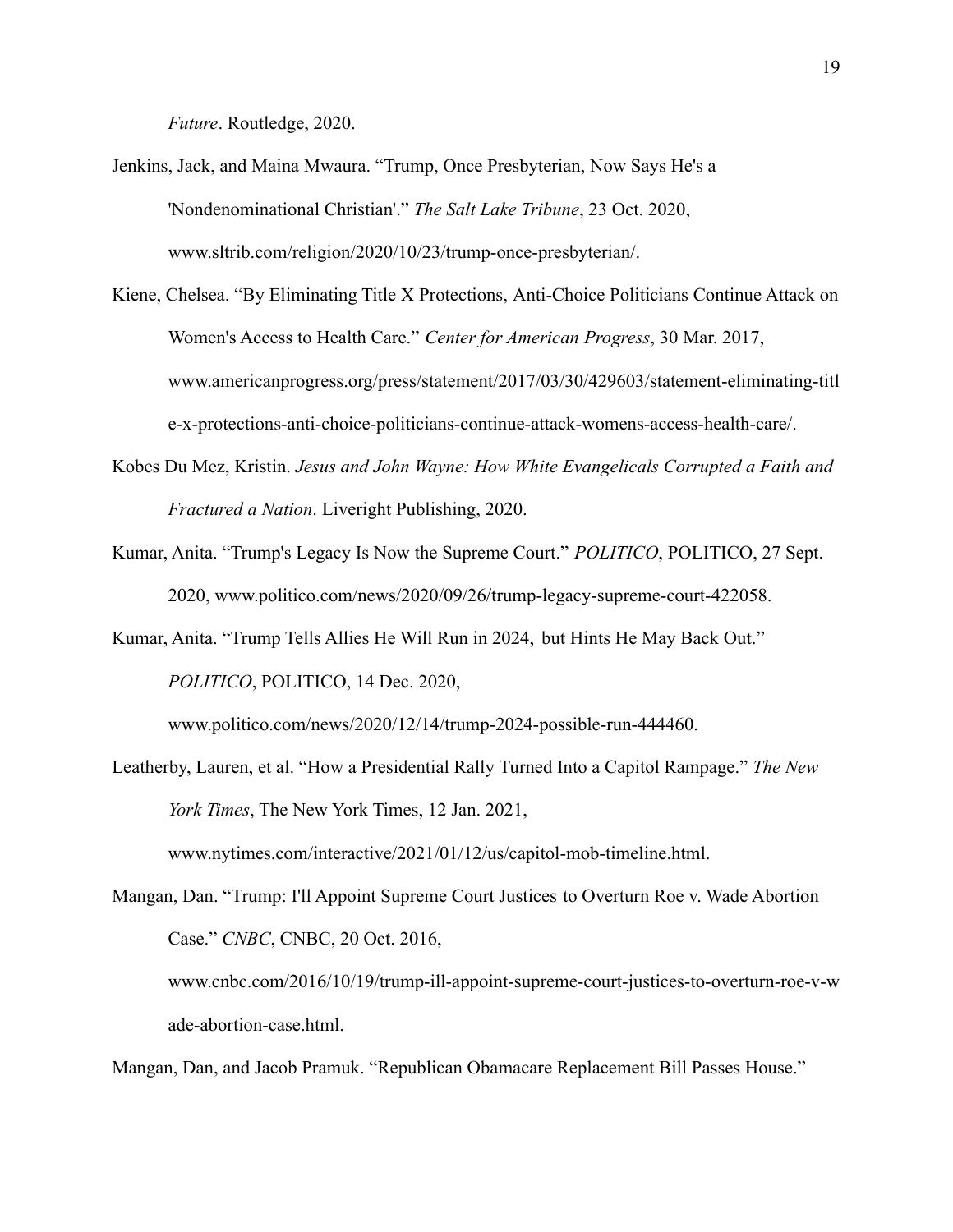*CNBC*, CNBC, 5 May 2017,

www.cnbc.com/2017/05/04/republican-obamacare-replacement-bill-wins-enough-votes-t o-pass-house.html.

McGrath, Kate. "Jezebel's: Sex and Marriage in Early Christian Theology." *The Handmaid's Tale: Teaching Dystopia, Feminism, and Resistance Across Disciplines and Border* (2019): 31.

- Nanasi, Natalie. "The Trump Administration Quietly Changed the Definition of Domestic Violence and We Have No Idea What For." *Slate Magazine*, Slate, 21 Jan. 2019, slate.com/news-and-politics/2019/01/trump-domestic-violence-definition-change.html.
- Nelson, David Erik, ed. *Women's Issues in Margaret Atwood's The Handmaid's Tale*. Greenhaven Publishing LLC, 2011.
- Santucci, John, and Veronica Stracqualursi. *ABC News*, ABC News Network, 16 May 2016, abcnews.go.com/Politics/donald-trump-announces-2016-presidential-campaign-make-co untry/story?id=31799741.
- Solis, Marie. "Trump Plans to Eliminate 25 Violence against Women Grant Programs as Way to Cut Spending." *Mic*, Mic, 19 Jan. 2017, www.mic.com/articles/165980/trump-plans-to-eliminate-25-violence-against-women-gra

nt-programs-as-way-to-cut-spending#.7WPJcARja.

Taylor, Jamila. "5 Ways the Congressional Republican ACA Repeal Bill Would Roll Back Progress on Health Insurance Coverage for Low-Income Women." *Center for American Progress*, 20 Mar. 2017,

www.americanprogress.org/issues/healthcare/news/2017/03/20/428706/5-ways-republica n-aca-repeal-bill-roll-back-progress-health-insurance-coverage-low-income-women/.